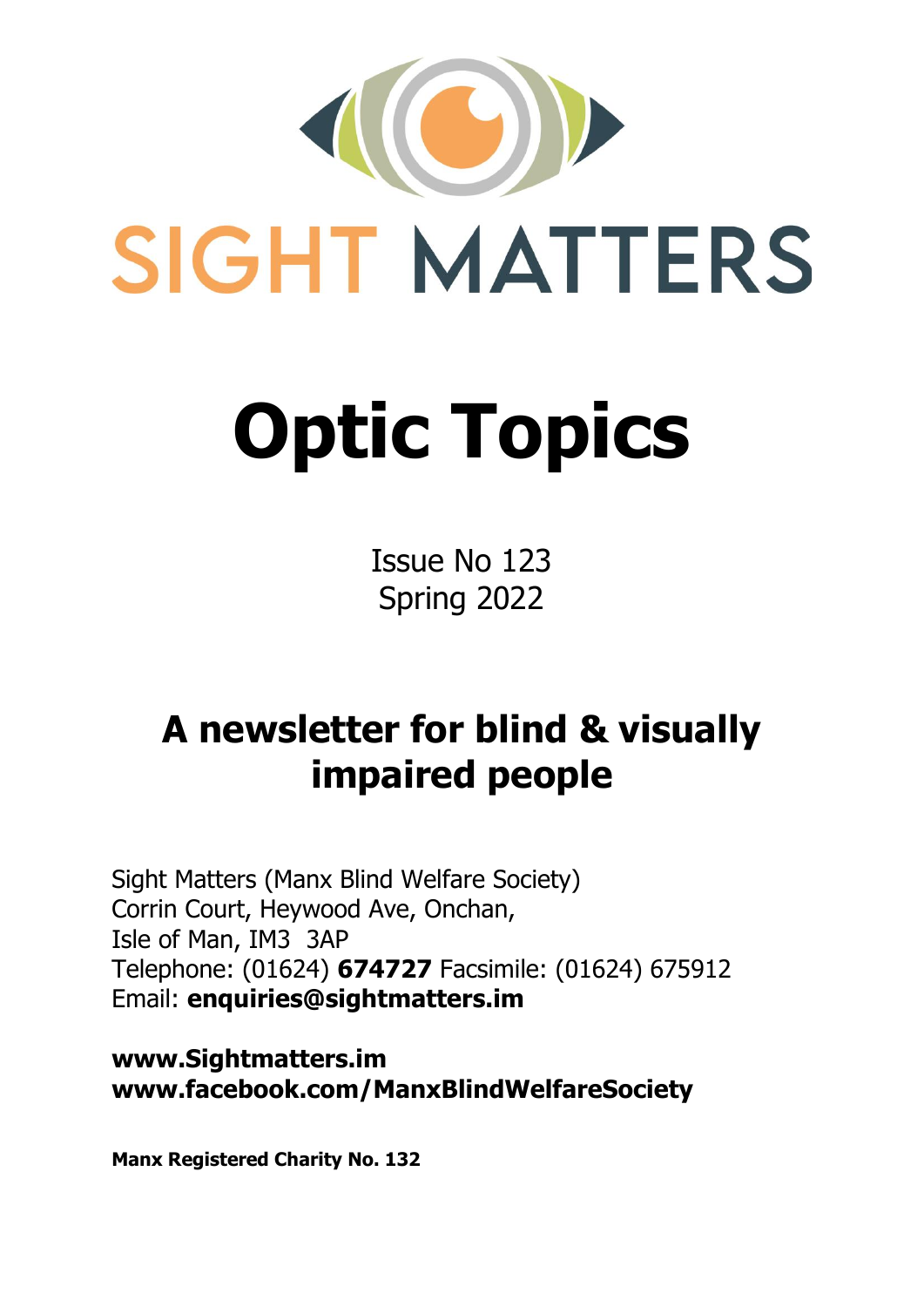| <b>Contents</b>                     | Page      |
|-------------------------------------|-----------|
| <b>Annual General Meeting (AGM)</b> | 3         |
| <b>Home visits by opticians</b>     | 3         |
| <b>Smoke detectors</b>              | 3         |
| <b>Over 18's activities</b>         | 4         |
| <b>Amateur radio club</b>           | 4         |
| <b>Open day</b>                     | 5         |
| Younger members club                | $5 - 8$   |
| <b>Safeguarding matters</b>         | 8         |
| <b>The Freedom Field</b>            | 8         |
| Website                             | 9         |
| <b>The VIP Store</b>                | 9         |
| <b>Spring Coffee Morning</b>        | 9         |
| <b>Authors Evening</b>              | $9 - 10$  |
| <b>Manninsight</b>                  | 10        |
| <b>Luncheon Clubs</b>               | 11        |
| <b>Volunteering</b>                 | 11-12     |
| <b>Manx Macular Support Group</b>   | 12-15     |
| <b>Audio Library</b>                | 16-20     |
| <b>Recipe</b>                       | 20-21     |
| <b>Thought for the day</b>          | 22        |
| <b>Sickness</b>                     | $22 - 23$ |
| <b>Complaints</b>                   | 23        |

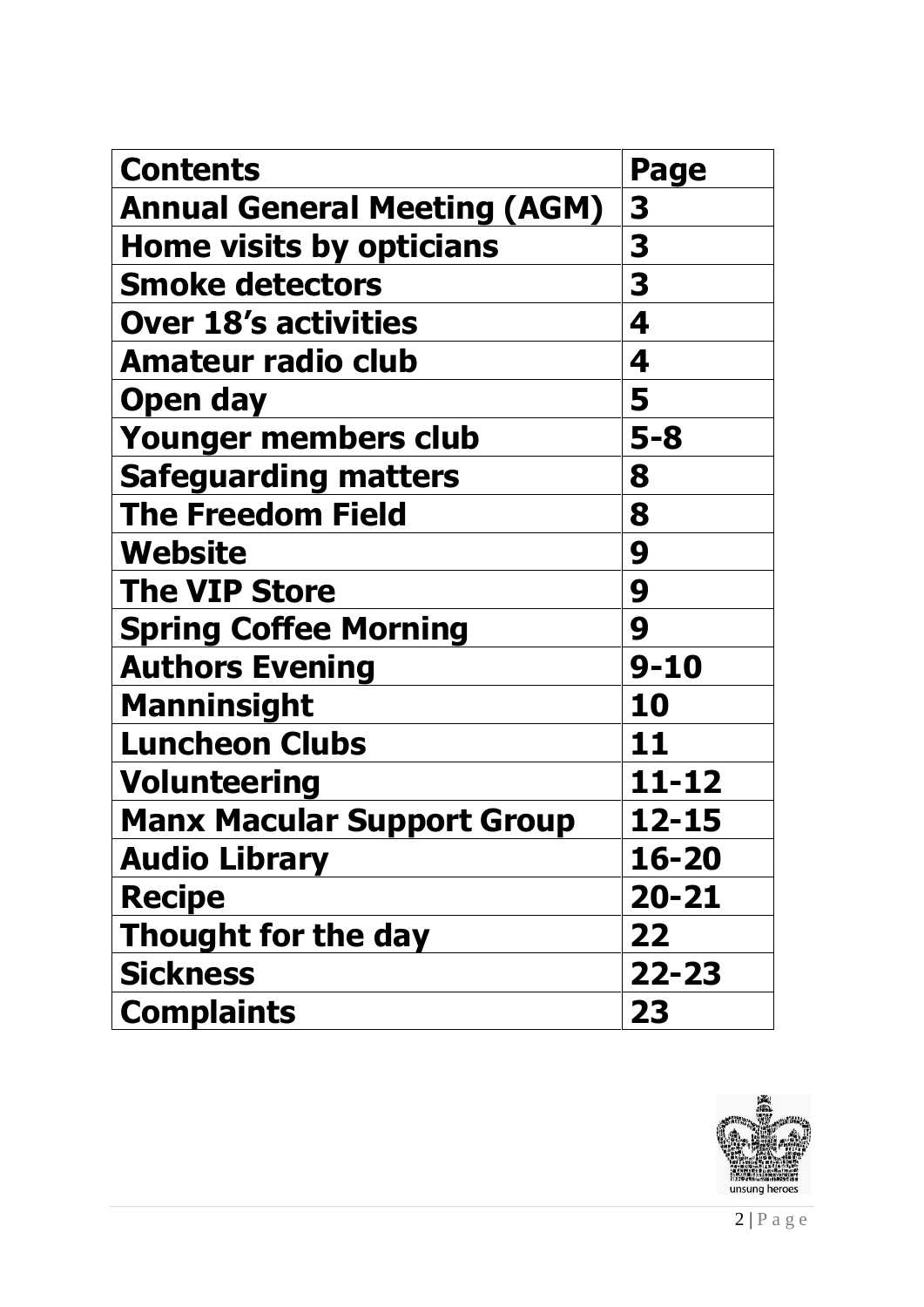# **Annual General Meeting (AGM)**

Manx Blind Welfare's (Sight Matters) AGM, which was postponed on Wednesday 23 March, will now be held on **Tuesday 26th April at 3.30pm at Corrin Court**

### **Home visit by opticians**

A gap in the provision of home visits by Opticians has been highlighted in that there is currently only one Optician providing home visits and the waiting list for a visit is significant. We are liaising with Primary Care who commission these services to address the gap. Primary Care would like to know the extent of the actual problem. Please contact Cathryn Bradley on 674727 or via email [cbradley@sightmatters.im](mailto:cbradley@sightmatters.im) if you have experienced issues and she will collate and feedback to Manx Care on your behalf.

#### **Smoke Detectors**

The IOM Fire and Rescue Service provide and fit smoke detectors free of charge. We would encourage you to take up this service. Please contact Cathryn BRADLEY on 674727 or via email [cbradley@sightmatters.im](mailto:cbradley@sightmatters.im) should you wish to have a smoke detector fitted.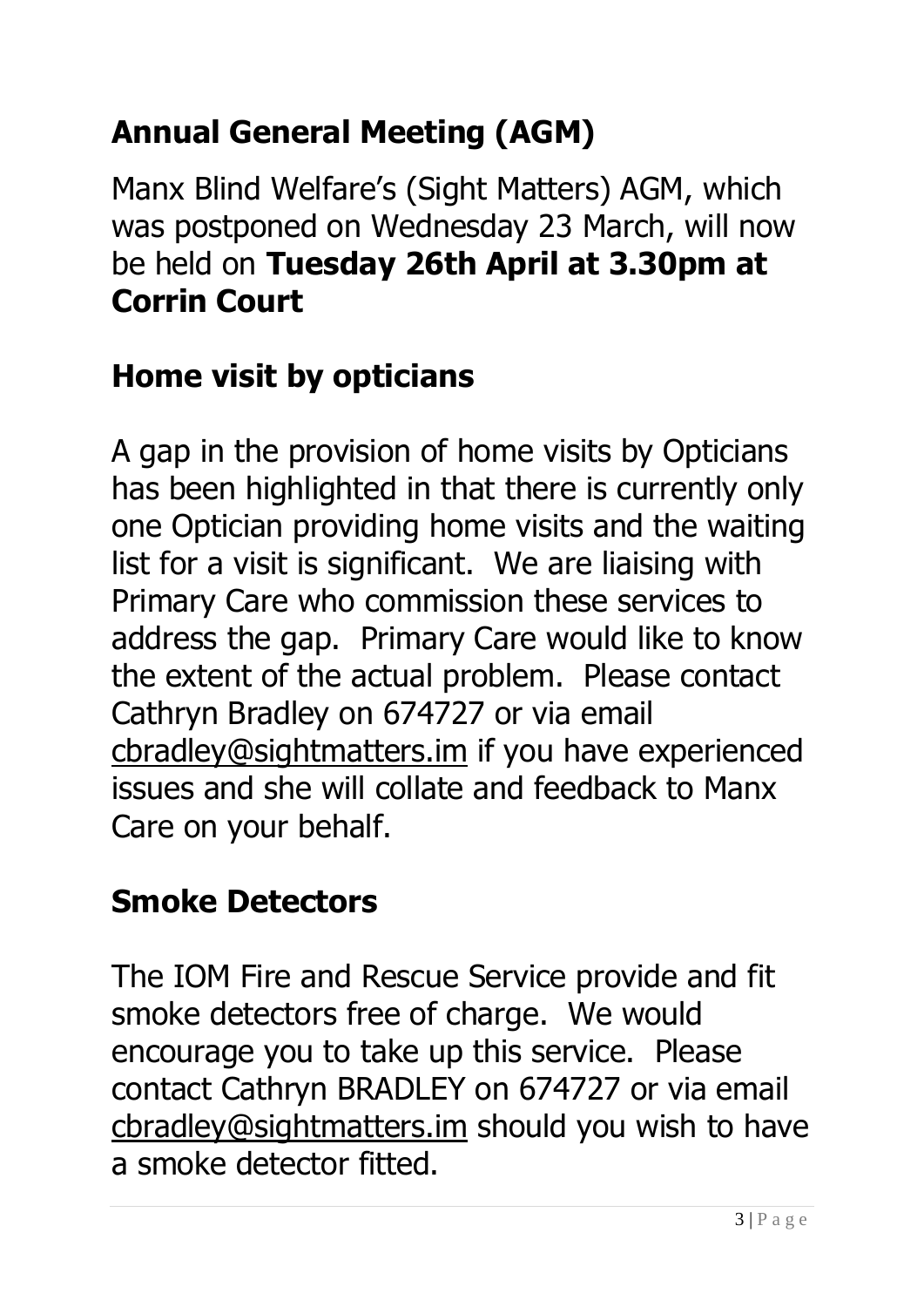# **Over 18's Activities**

Thanks to all who have responded to the activities to be considered as part of a programme for this year. We have started with the delivery of some of the most popular and will continue to develop the programme. Unfortunately, we received a number of responses that did not include a name. If you have completed a form and aren't certain whether you put your name on the response sheet or not, please contact Cathryn BRADLEY on [cbradley@sightmatters.im](mailto:cbradley@sightmatters.im) or Clare GOLDIE on [cgoldie@sightmatters.im](mailto:cgoldie@sightmatters.im) or on 674727.

#### **Amateur radio club.**

We know we have a number of radio enthusiast members and we are scoping out interest to see if there's interest in setting up an amateur radio club for our members. Are you interested? If so, please contact Cathryn BRADLEY on [cbradley@sightmatters.im](mailto:cbradley@sightmatters.im) or Dave WILSON on [dwilson@sightmatters.im](mailto:dwilson@sightmatters.im) or on 6724727.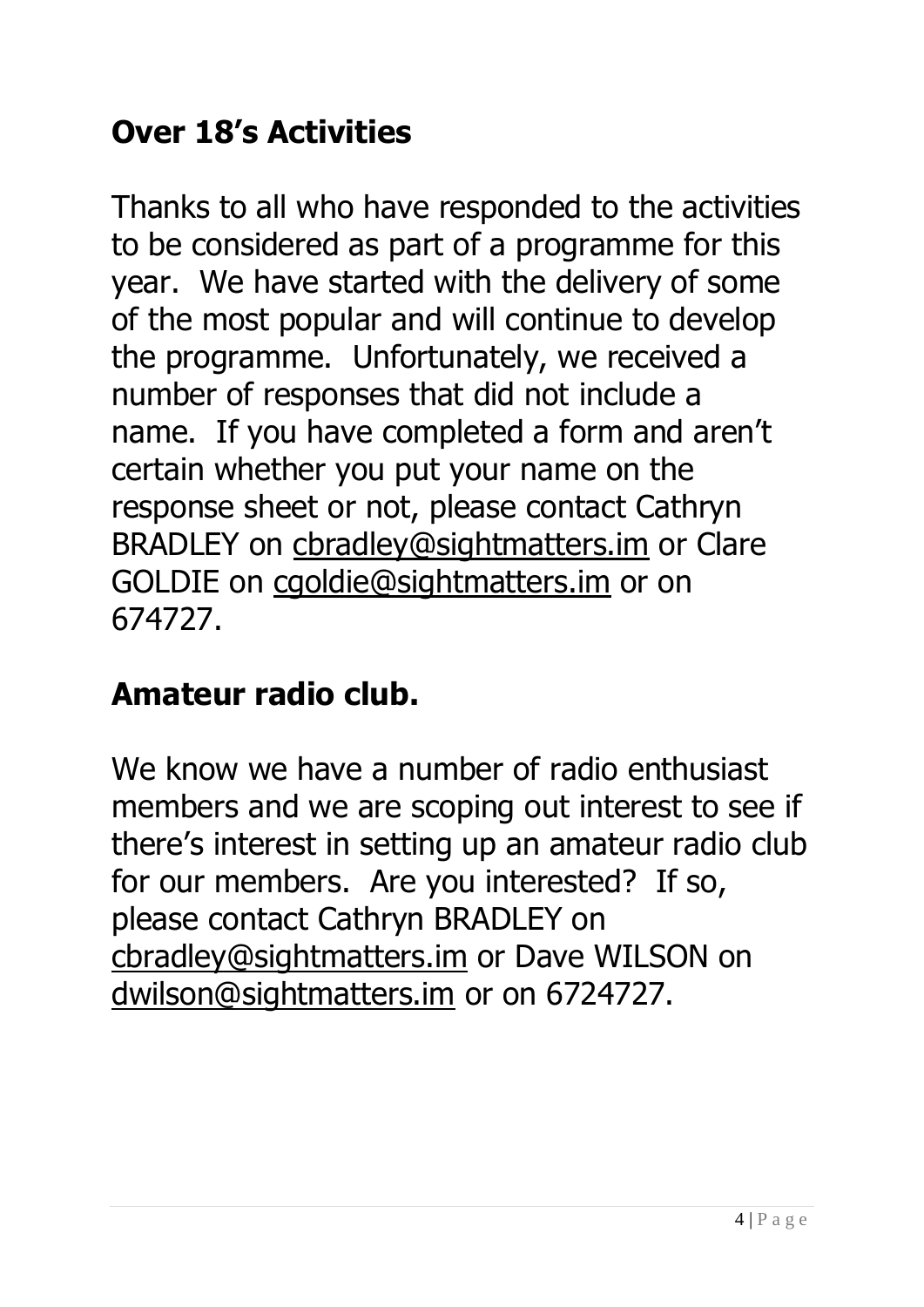# **Open Day**

We held an Awareness Open Day on Friday 18th March targeting professionals that may work with or encounter those with sight loss or visual impairment as part of their working day. It was well attended, we had MHK'S, MLC's and professionals from statutory services and other charities. There was genuine interest, and surprise, at the range of services that we provide. The tangible benefit of the Open Day is already being seen as referrals for access to our services have already been received. Huge thanks go to the members and volunteers who supported us on the day. As with much of what we do, it could not have been achieved without such help.

#### **Younger Members By Clare Goldie**

Unfortunately, due to Covid we had to cancel our first activity of the year, then also one in February due to the snow! But in the half term there was no stopping us! We went for a 2-night staycation at Silverdale Trail Lodge.

The weekend was action packed with not much time for the oldies to rest!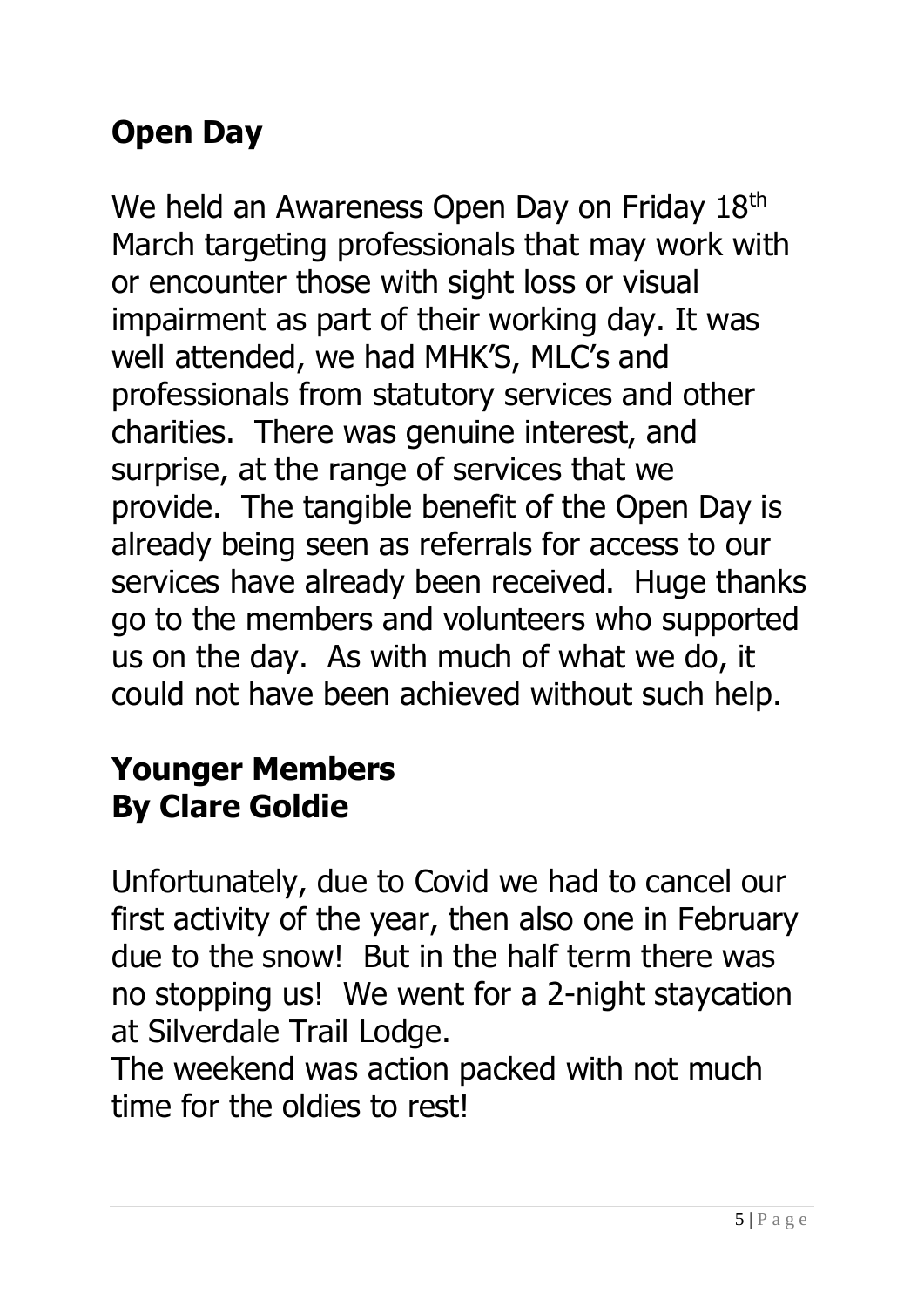When we arrived at the lodge we unpacked and made everyone familiar with their surroundings. That evening we headed off to Port Erin Chippy Dinner for tea. Afterwards, back at the lodge, we made hot chocolates with cream and marshmallows, and teamed up to do a few quizzes, with some very knowledgeable members winning prizes!! We finished the evening with a movie and settled down for the night ready for our busy schedule.

Thursday morning, we woke early (and so did the younger members with a little persuasion), and we headed to the Sound Café for a full English breakfast to set us up for the day. The weather was fine but very windy.

After breakfast we headed to the Control Tower at the Airport where we had a very warm welcome from the staff. Once we had all signed in and received our visitor passes we were shown a control room downstairs that contained several computer screens and red phones. The younger members took turns sitting at the main desk, while were given a very informative talk about what they entailed. Next, we went to the Control Tower room at the very top of the building which looked out on the whole area surrounding the air field. We were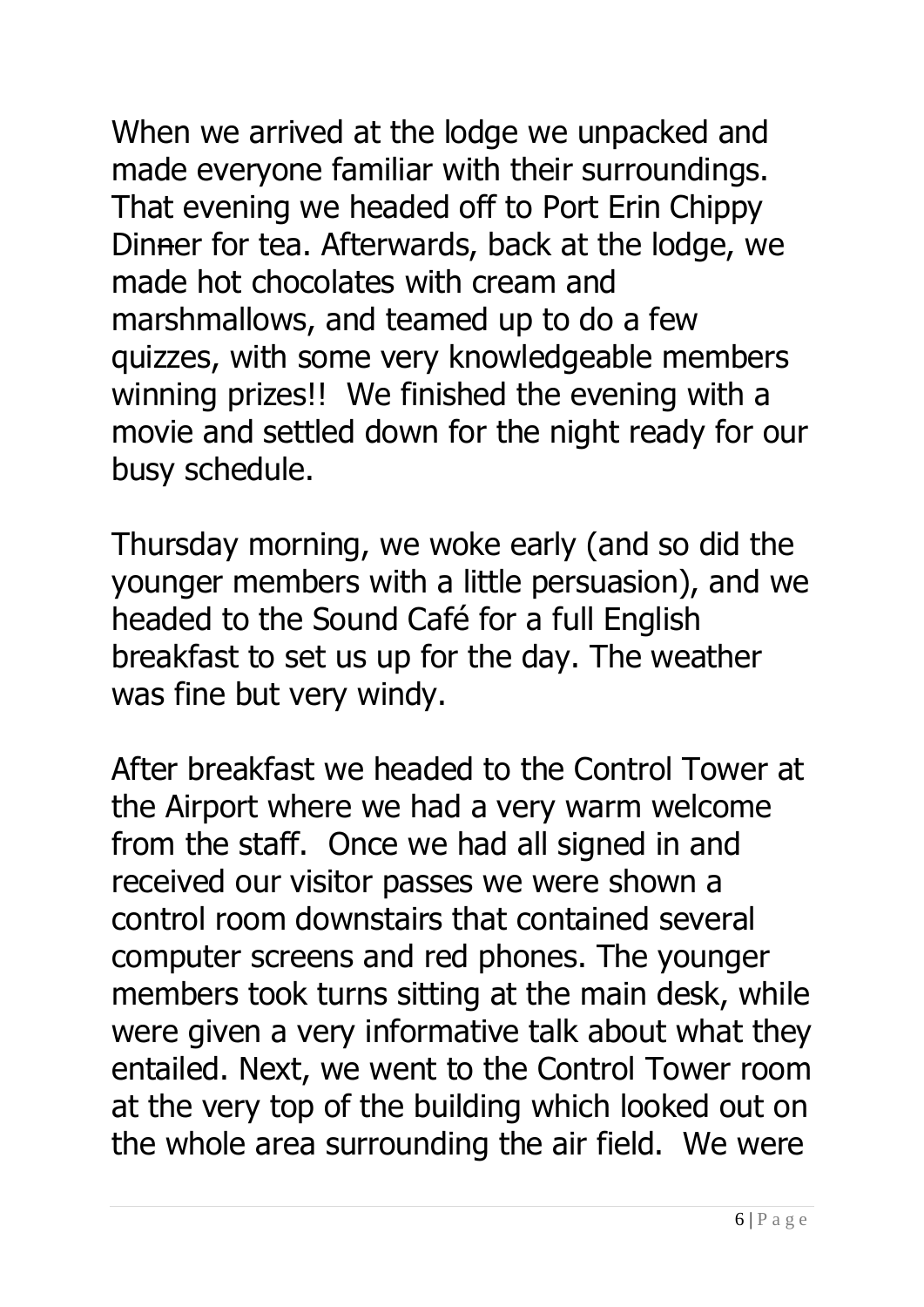given another informative talk, and they answered any questions members had. While we were there, we were lucky enough to see/hear a plane taking off!

Afterwards we headed back to the Trail Lodge where some of the members fed the ducks, while others just had a rest and refreshments after a fun packed morning.

Our next activity was at the Craft Works in Castletown. Members quickly got busy selecting their items to paint. The whole group was extremely quiet as they concentrated very hard to create their master pieces. It was a fantastic afternoon enjoyed by members and staff alike. That evening, we headed off to the Whitestone Pub in Ballasalla. Everyone enjoyed a delicious meal, some portions I might add were huge!! Some staff members really enjoyed the children's colouring (Ian) and with full bellies we returned to the Trail Lodge. We played some very competitive games of bingo and cards with prizes to be won. We watched the film Shriek 2 and finished the evening with a hot chocolate and snacks. The final morning, the sleepy members managed to get themselves up and packed and ready for our final breakfast at the Silverdale Café, which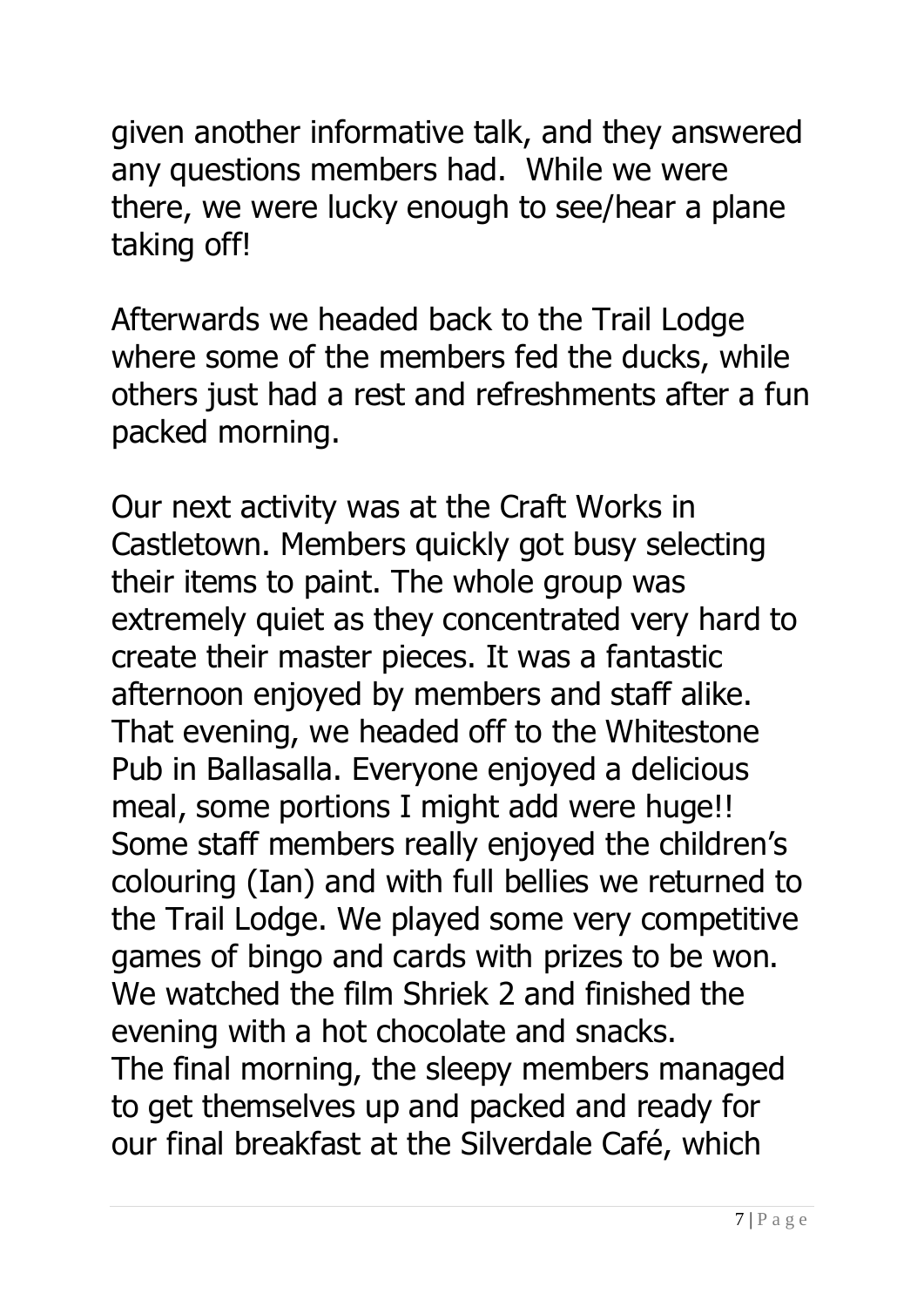was again a full English. It is safe to say we all left full of food and probably felt like we could sleep for a few days!

We have lots of activities planned for the next few months, Cup cake decorating at the Centre, Tenpin Bowling, Goat Farm Trip, Wildlife Park and a family afternoon Tea up at the Centre.

#### **Safeguarding Matters**

A copy of our Safeguarding policy is available in your preferred format on request.

Our Safeguarding Officer is Debbie Thomson Our Deputy Safeguarding Officer is Kerry Healey

#### **The Freedom Field**

Don't forget members and volunteers can now use our beautiful Freedom Field. If you would like to make use of this lovely facility within the grounds of Corrin Court, please contact Kerry email [KHealey@Sightmatters.im](mailto:KHealey@Sightmatters.im) or 674727 for a fob for the security gate.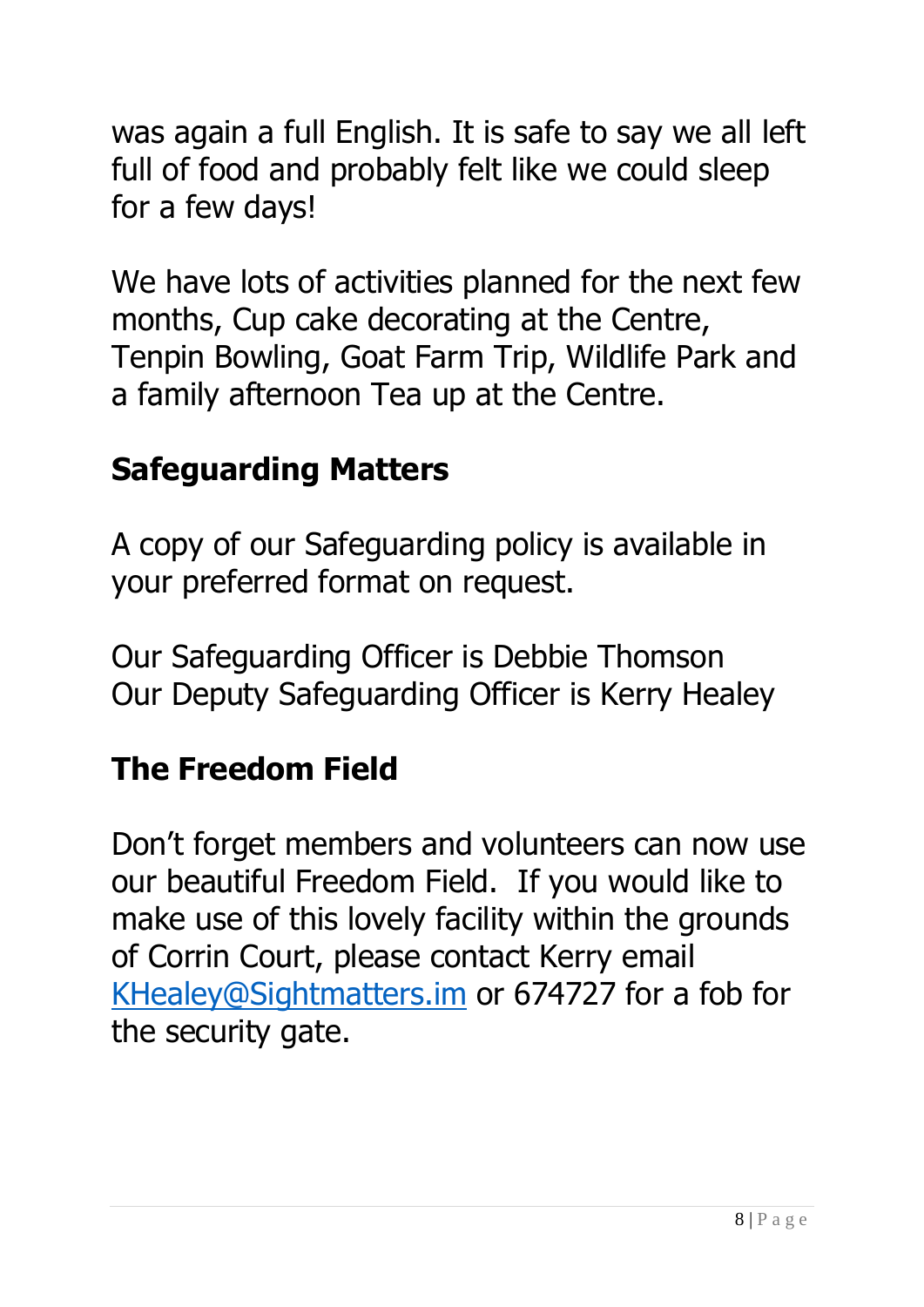### **Website**

We have updated our website in line with our rebranding. Take a look at [www.Sightmatters.im.](http://www.sightmatters.im/) Let us know your thoughts!

#### **The VIP Store**

We are in the process of changing our seasonal stock over to spring/summer. With the weather warming up, is it time for you to have a wardrobe sort out? We sell good quality women's, men's and children's wear as well as bric-a-brac. We are always looking for all types of donations but in particular at present we would love donations of old wooden trouser hangers, bow ties and braces!

### **Spring Coffee Morning**

The Spring Coffee Morning has been postponed

### **Authors evening**

Join author David Elyan for an evening of serendipitous Tales! Take a glimpse into a fascinating life of an art collector, a director of the Bankside Gallery in London, a Chairman of the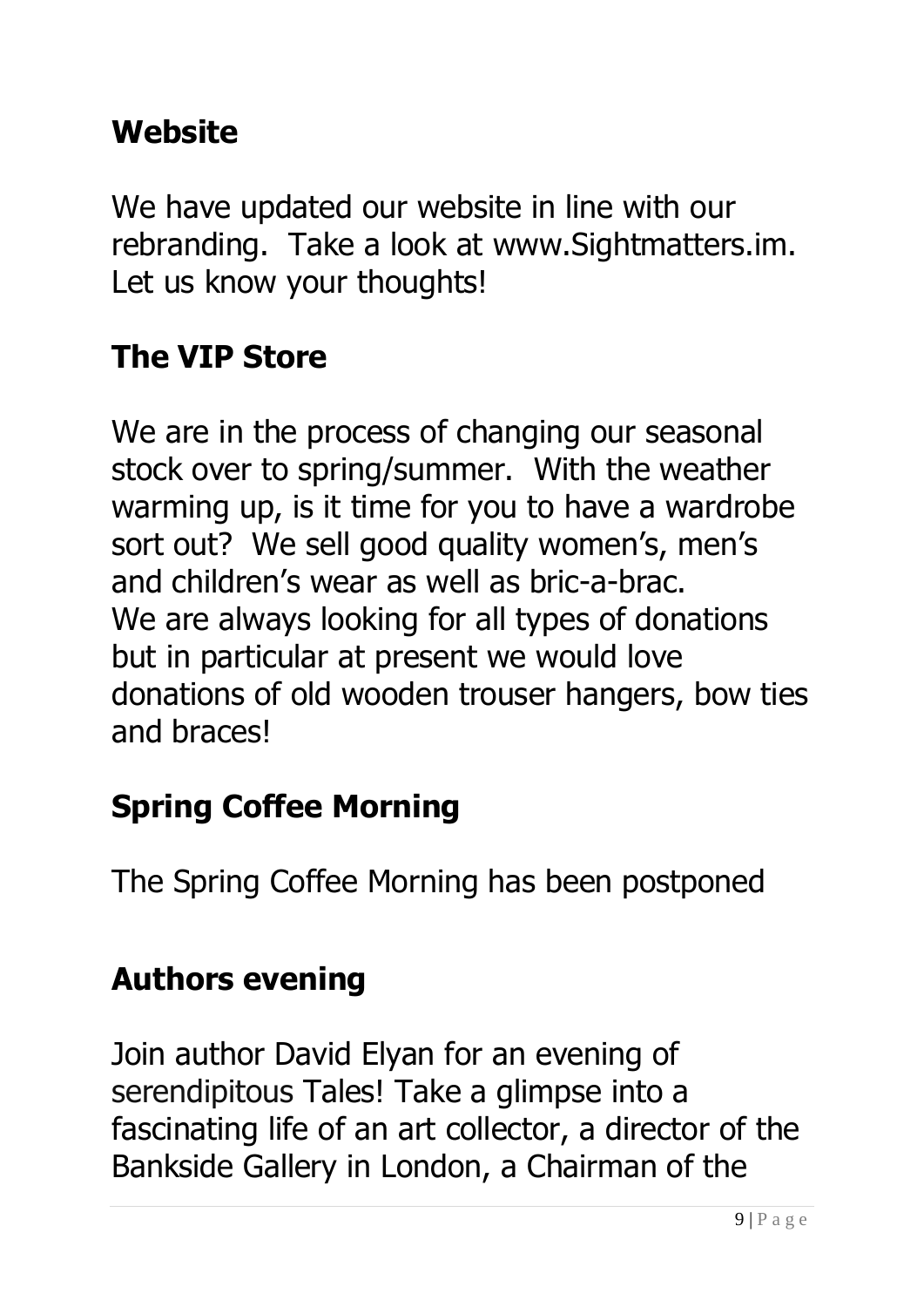Royal Academy of Music and a Trustee of the Royal Albert Hall. David will also talk about his encounters with Princess Diana. To be held on Friday 13<sup>th</sup> May 7pm at Corrin Court. Tickets are £8 from events@sightmatters.im or call 674727 for more information

## **Manninsight**

Our new funding arm Manninsight, had their first fundraising event at Bonds restaurant in Onchan on Friday 4th March. The theme was 'Mardi Gras' and all the guests arrived with some wonderful masks.

>

It was a very successful evening with amazing food and entertainment. The attention to details was exceptional, from the appealing invitation through to the menu choice.

>

Thanks go to the committee for all their hard work**.**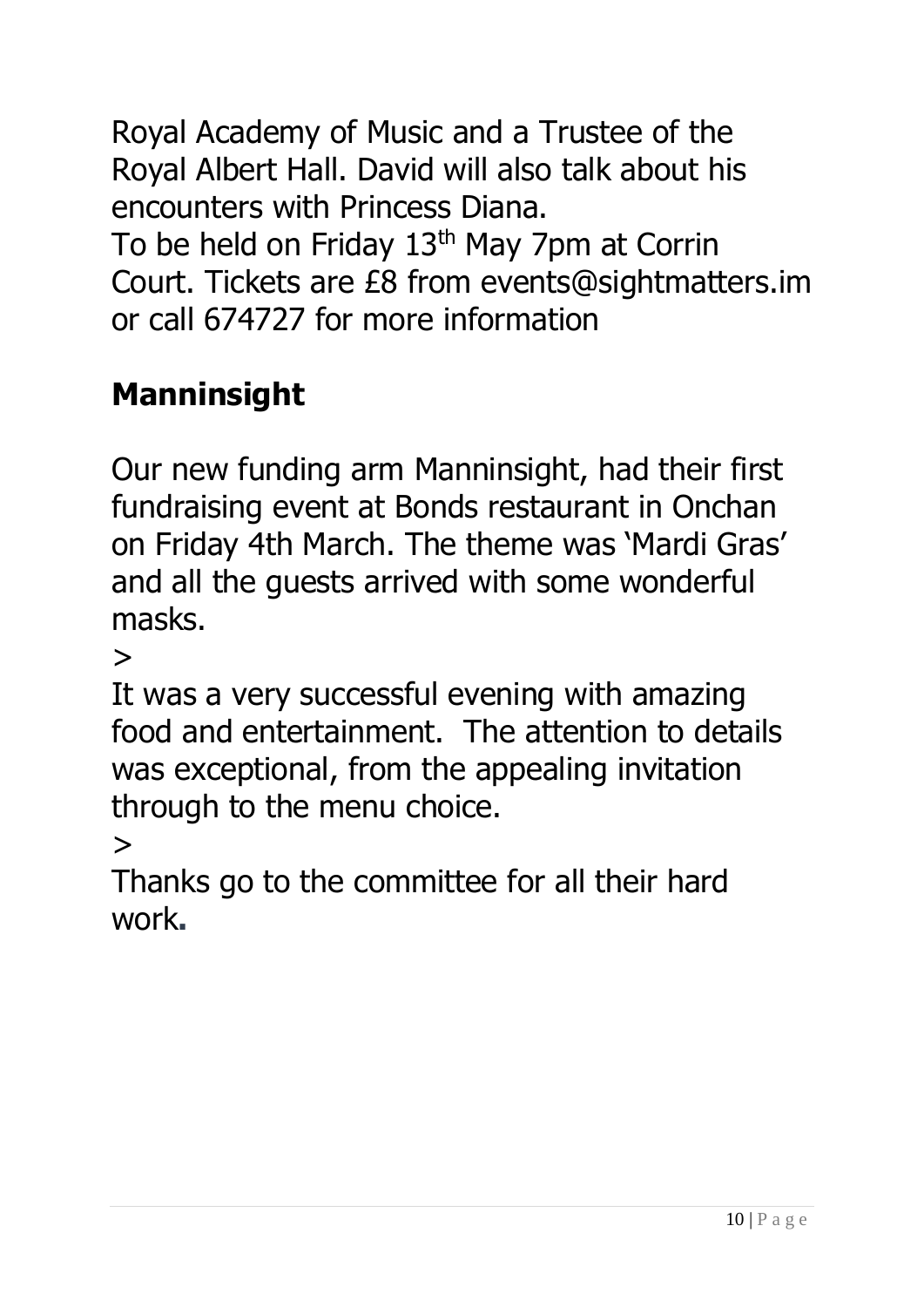### **Luncheon club**

For further information about attending the Lunch Clubs please contact Cathryn Bradley or Stacy Beasley at the Centre.

The lunch clubs will run every Tuesday, Wednesday and Thursday apart from TT & practice week and over the Christmas period.

Transport is provided

#### **Volunteering**

Sight Matters have lots of volunteering opportunities. Some include:

- Reception
- Fundraising
- Driving/escorting
- Helping in the luncheon clubs
- Heling with the news service
- Working in our charity shop

If you would like to volunteer or just some more information about it, please contact us on [enquiries@sightmatters.im](mailto:enquiries@sightmatters.im) or 674727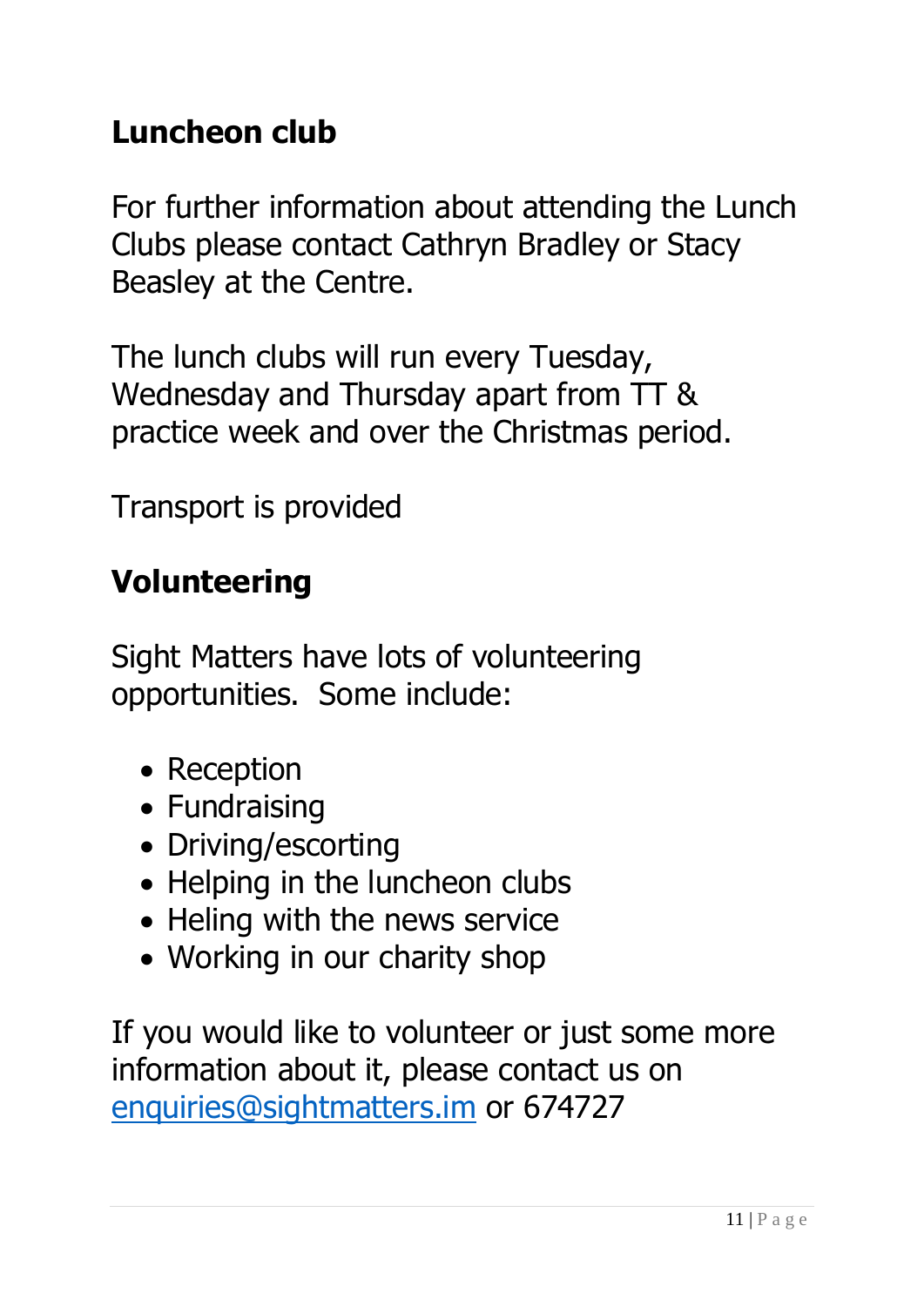## **Volunteer Profile** by Ruth Duddy

' Sight Matters relies on full time staff plus a team of volunteers. I am lucky enough to be a volunteer and started a few months ago on the reception desk - Wednesday afternoon and Friday morning. That entails answering the 'phone and putting calls through - as of now I don't think I have cut anyone off! Apologies if I have. In addition I have helped in the library, albeit just filing away and also wiping down wallets and getting them ready for the free newspaper. Friday morning, as any other morning, entails dealing with post and distributing. Post book is attended to and distribution of the Sight Matters free Manx Recorded News.

> Tuesday, Wednesday and Friday Members have lunch and there is a lot of activity in the reception area. I enjoy the chats, but more importantly, what comes across from the Members is the importance of Sight Matters'.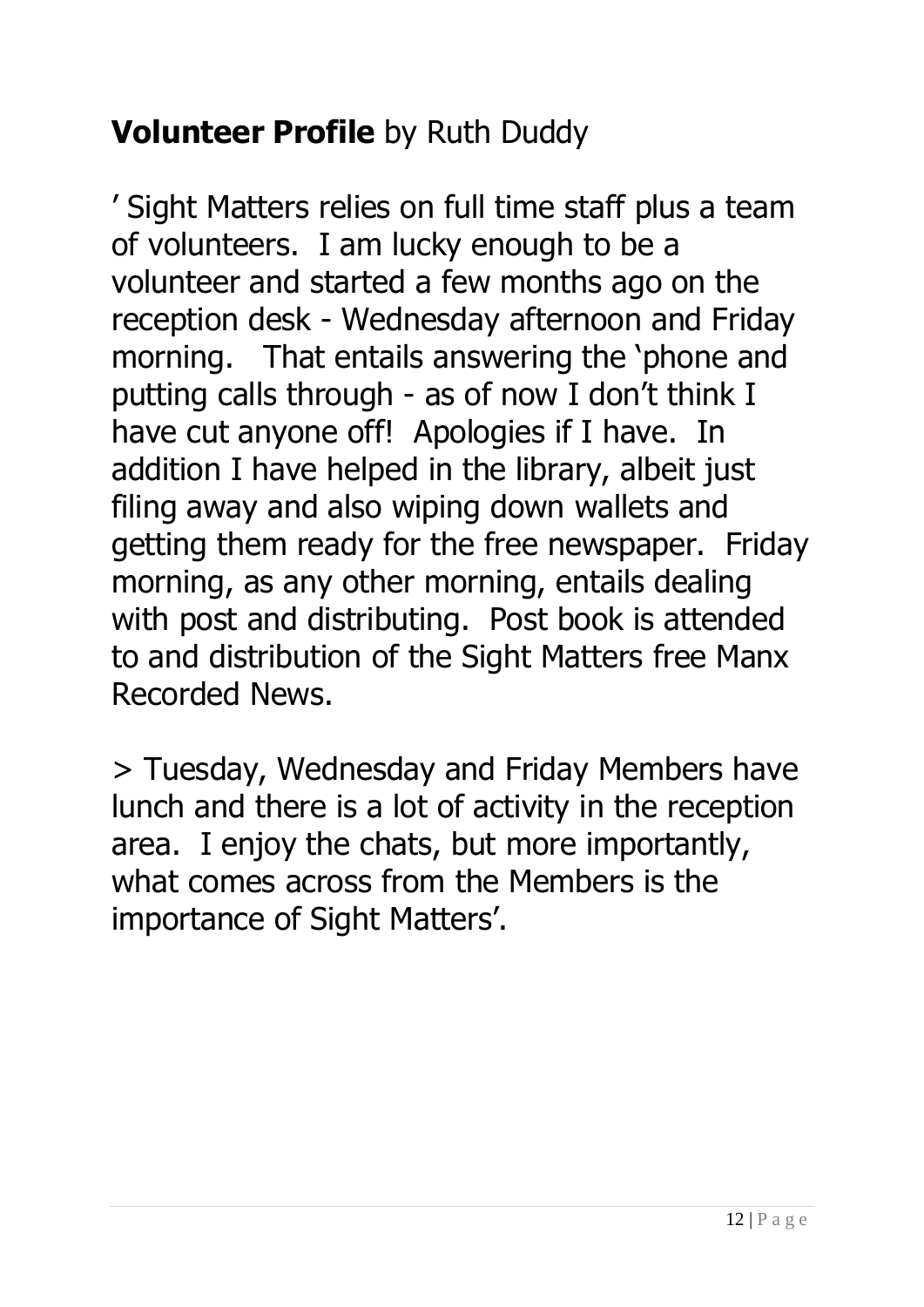#### Manx Macular Support Group Registered Charity 1258 Manx Macular Support **Group LOSS OF CENTRAL VISION**

Like myself, you are no doubt weary of the effects Covid is having on society. We seem to be getting through the worst then the numbers suddenly increased alarmingly. This is a worldwide phenomenon as evidenced, especially in Hong Kong, with the Isle of Man being no exception.

We held our AGM by sending out all relevant papers in January and holding a postal vote in February. Almost half of those that voted agreed they would like to start our monthly members meetings again in the near future at Sight Matters. This was based upon the significantly decreasing incidence of Covid cases. Since then, the numbers have increased at quite a high rate and earlier this week the UK announced they are starting to give boosters to those over seventy-five and other special categories.

Based upon this information the Trustees have decided to try and hold a meeting in May or June with confirmation circulated once it has been arranged. This will of course take place at Sight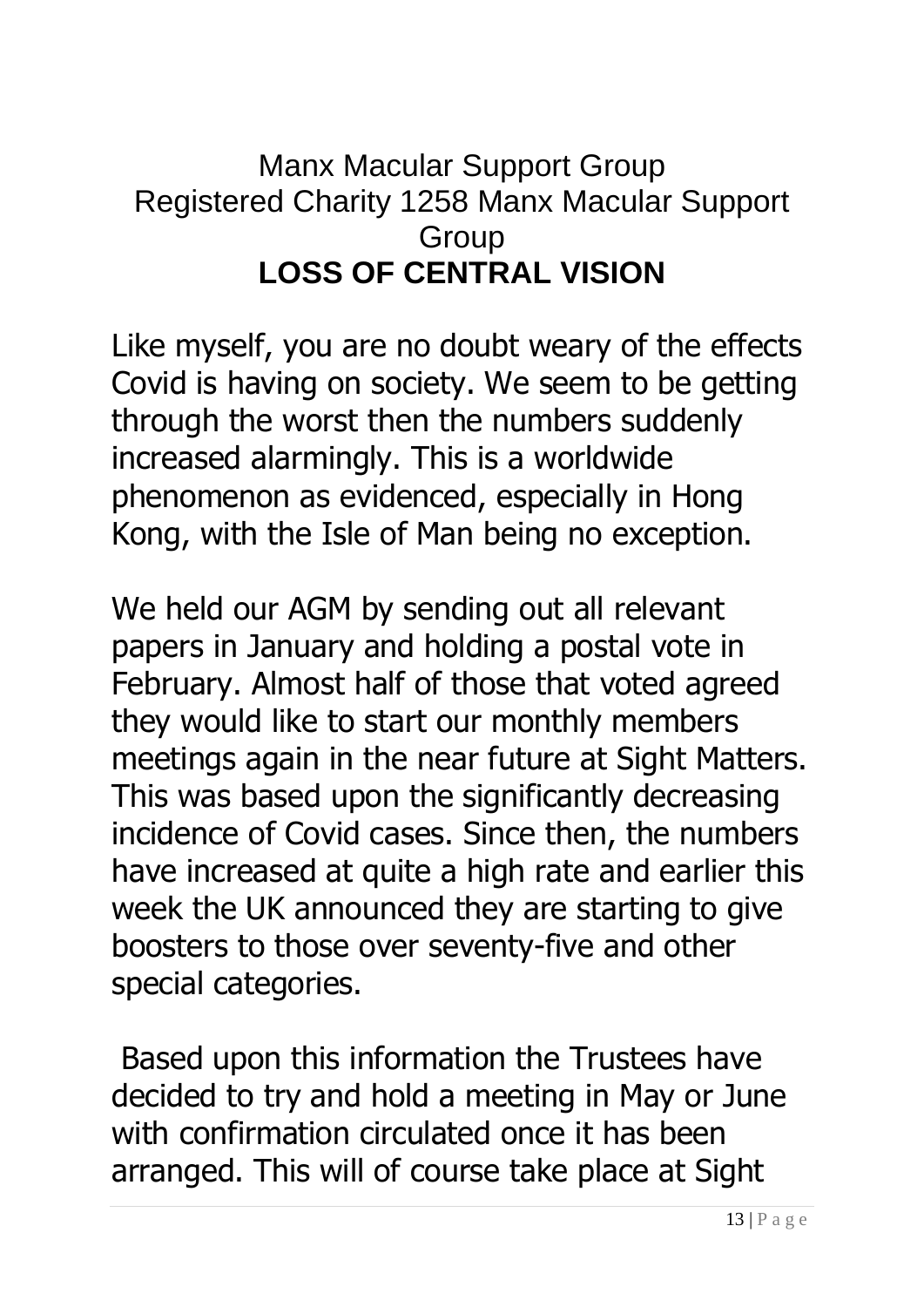Matters on the third Friday in the month chosen and as usual start at 1100hrs. There will be no

presentation by a guest speaker for the resumption but an opportunity for those attending to meet again under the special distanced recommendations and exchange views on any of the topics they care to raise. For example, how are the planned changes to our care system progressing and what feedback do any of our members have they would like to pass on to Manx Care on matters they would like to see change.

Since writing the last Newsletter in January, I have visited St Pauls Liverpool twice and due there again on the 4<sup>th</sup> of April for Eylea injections. The regulations seem to change frequently but last week Liverpool Airport was as busy as ever and the flight departure/arrivals board full. Nearly every facility being open for business as usual.

One thing that has happened is the Manx Patient Transfer lounge at Liverpool Airport is now very well used. If you have your return boarding card, then the electronic barrier on the first floor is now set to let you in six hours before your flight is due to depart. For some this is a better option instead of waiting for the ticket desk to open around three hours before departure. The Manx Patient Transfer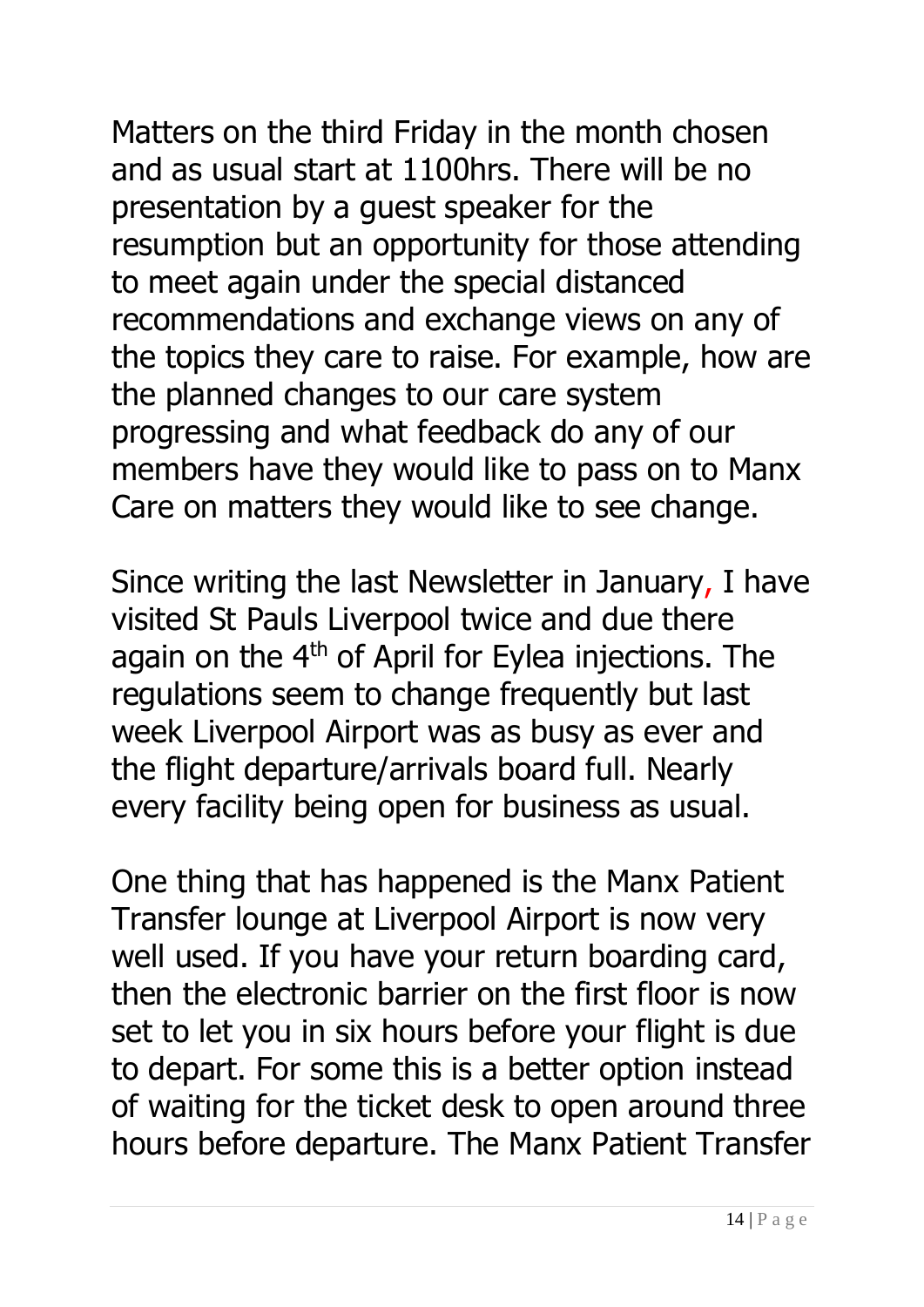lounge is found as you pass through duty free and before you go down the steps to the main departure hall. On your left is Burger King and to your right there is a hallway with a sign saying "Prayer Room." Go along here for about twenty metres and you will find the sign Manx Patient Transfer pointing to your left. The room has many settees, armchairs and tables with a TV screen showing the arrivals/departure board. There are also water fountains but please note there is no facility to make a hot drink. Such items are readily purchased from the outlets in the departure hall. There are also power points to charge your phone, laptop or iPad if you have the correct lead. So, here is hoping the current trend reverses and we can then start resuming more normal lives. In the meantime, keep safe and keep well. Nigel

Group Chairman Tel 01624 813774 Mob 07624 491234 E-mail nhmalpass@manx.net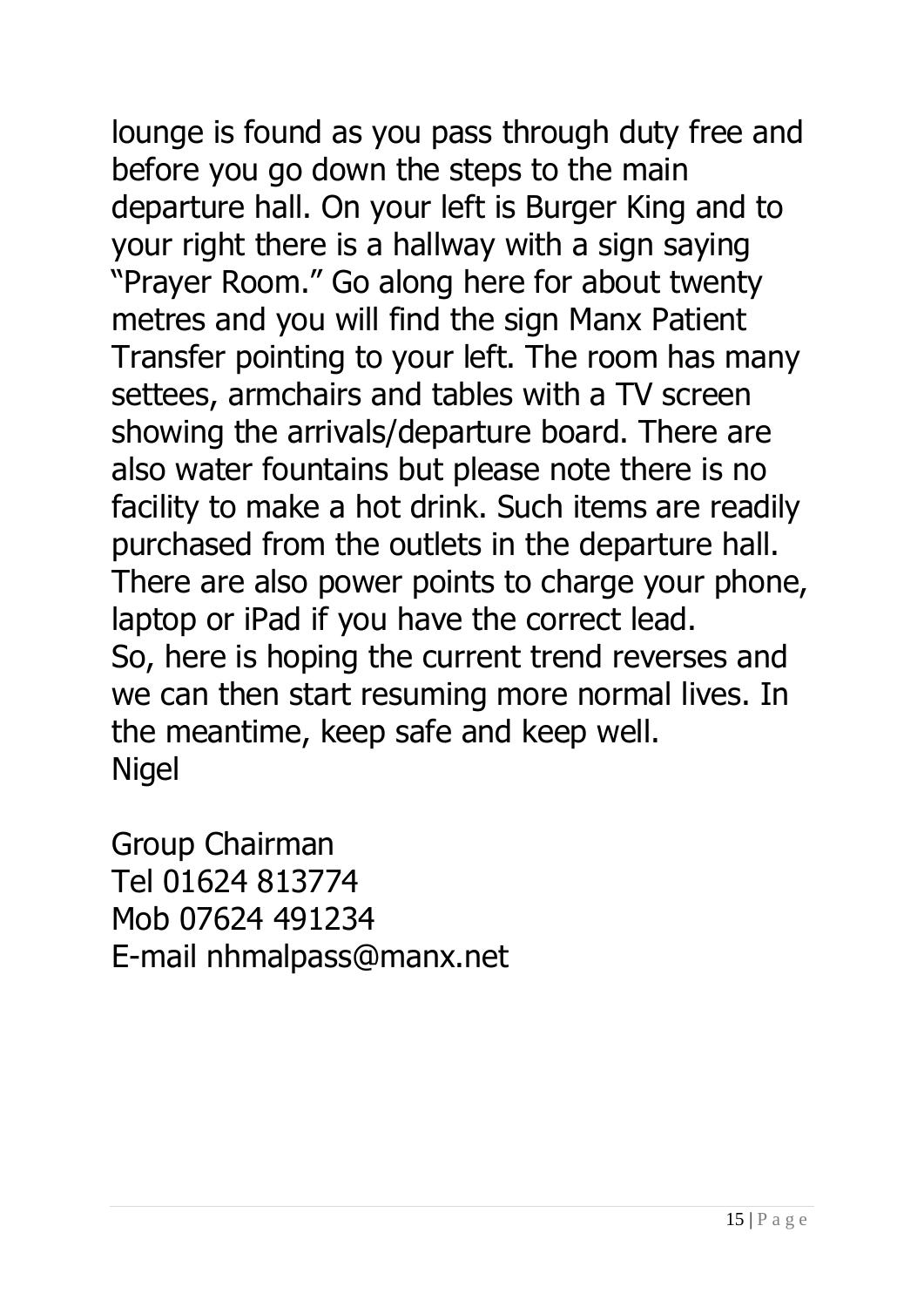### **Sight Matters Audio library**

Please remember if you need an up to date catalogue, please let us know and we will forward one onto you.

|                |                      | <b>Author</b>    | <b>Author</b>    |
|----------------|----------------------|------------------|------------------|
| <b>Item No</b> | <b>Title</b>         | <b>Surname</b>   | <b>Forenames</b> |
| MM1232         | A Cool Head          | Rankin           | Ian              |
|                | A Marriage of        |                  |                  |
| FI8884         | Lions                | Chadwick         | Elizabeth        |
|                | Ada the              |                  |                  |
| <b>MM1885</b>  | Coster Girl          | <b>Rees</b>      | Lynette          |
|                | Ambulance            |                  |                  |
| FI8508         | Girls at War         | <b>Burrows</b>   | Deborah          |
|                | Apprentice           |                  |                  |
|                | To                   |                  |                  |
| <b>MT75</b>    | Tradesman            | Armstrong        | Leslie C         |
|                | <b>Bitter</b>        |                  |                  |
| MM1874         | <b>Flowers</b>       | <b>Staalesen</b> | Gunnar           |
| MM1873         | <b>Black Drop</b>    | <b>Nattrass</b>  | Leonora          |
|                | <b>Classic Cat</b>   |                  |                  |
| FI8896         | <b>Stories</b>       | <b>Brown</b>     | <b>Becky</b>     |
| <b>HU213</b>   | Creativity           | Cleese           | John             |
| FI8901         | Crusader             | Kane             | Ben              |
|                | <b>Definitely</b>    |                  |                  |
| <b>MM1880</b>  | Dead                 | <b>Bendelow</b>  | Kate             |
| FI8887         | <b>Dublin's Girl</b> | Lawlor           | Eimear           |
| FI8892         | Emerald              | Gower            | Iris             |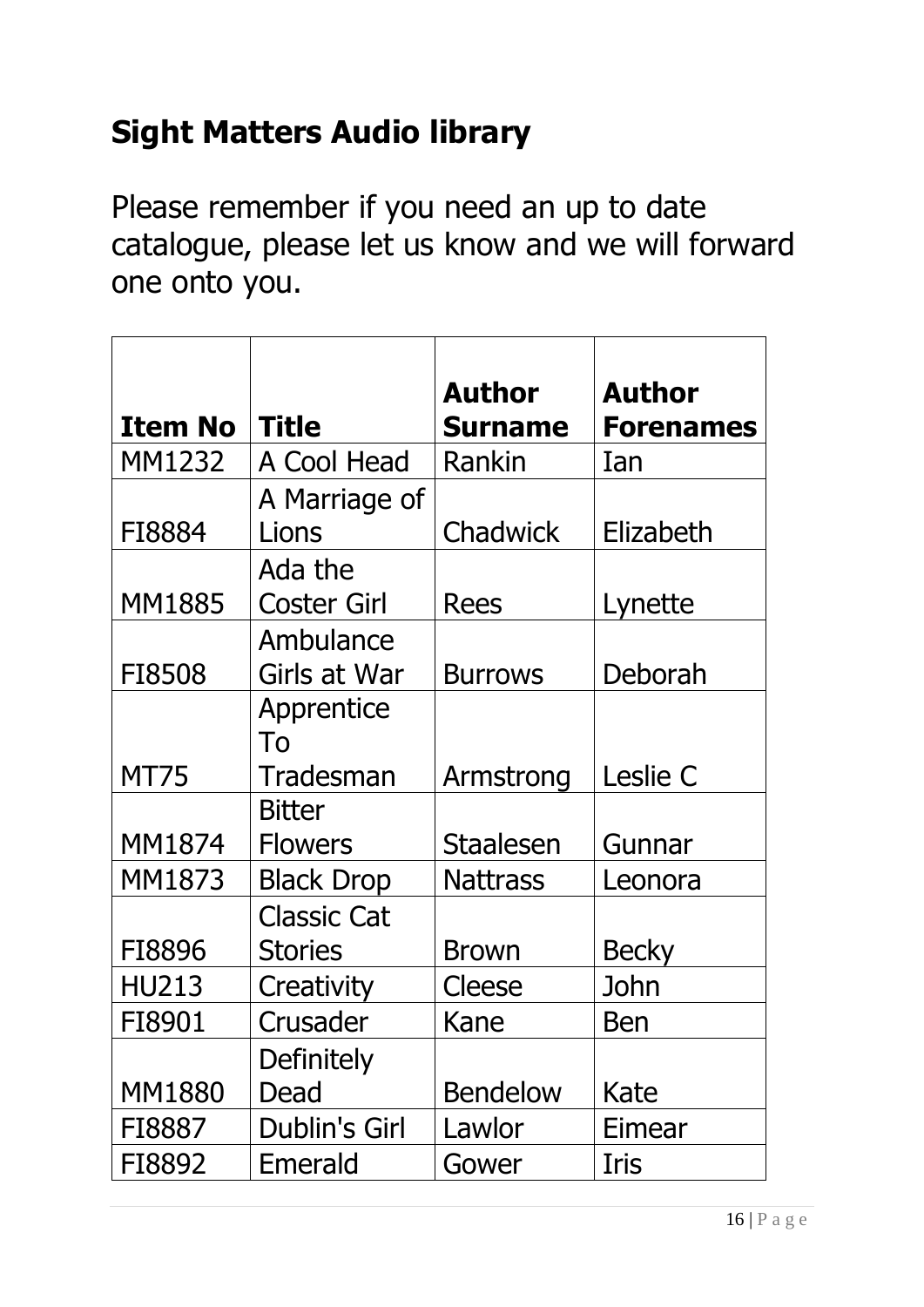|               | Escape to the<br>Little                            |                  |              |
|---------------|----------------------------------------------------|------------------|--------------|
| FI8903        | Chateau                                            | Laval            | Marie        |
|               | Hotel                                              |                  |              |
| FI8902        | Portofino                                          | O'Connell        | J.P.         |
| FI8900        | <b>Life Skills</b>                                 | Fforde           | Katie        |
| <b>RO390</b>  | Moving On                                          | Jacobs           | Anna         |
| <b>CH331</b>  | Mr Galliano's<br><b>Circus Story</b><br>Collection | <b>Blyton</b>    | Enid         |
| <b>MM1884</b> | Murder at<br>the National<br>Gallery               | Eldridge         | Jim          |
|               | Murder on                                          |                  |              |
| <b>MM1878</b> | the Beach                                          | White            | <b>Daisy</b> |
|               | No Quarter                                         |                  |              |
| MM1872        | Given                                              | <b>Broadfoot</b> | <b>Neil</b>  |
| <b>SF69</b>   | <b>Off Target</b>                                  | Smith            | Eve          |
| FI8907        | On The Edge                                        | <b>Jesmond</b>   | Jane         |
| MM1875        | <b>Orders to Kill</b>                              | <b>Marston</b>   | Edward       |
| <b>NF155</b>  | Peaky<br><b>Blinders The</b><br>Aftermath          | Chinn            | Carl         |
|               | Secrets &                                          |                  |              |
| FI8885        | <b>Promises</b>                                    | <b>Hendry</b>    | <b>Rosie</b> |
| MM1871        | <b>Standing</b><br>Alone                           | Leather          | Stephen      |
| FI8890        | <b>Strictly On</b><br>Ice                          | <b>Buckley</b>   | Helen        |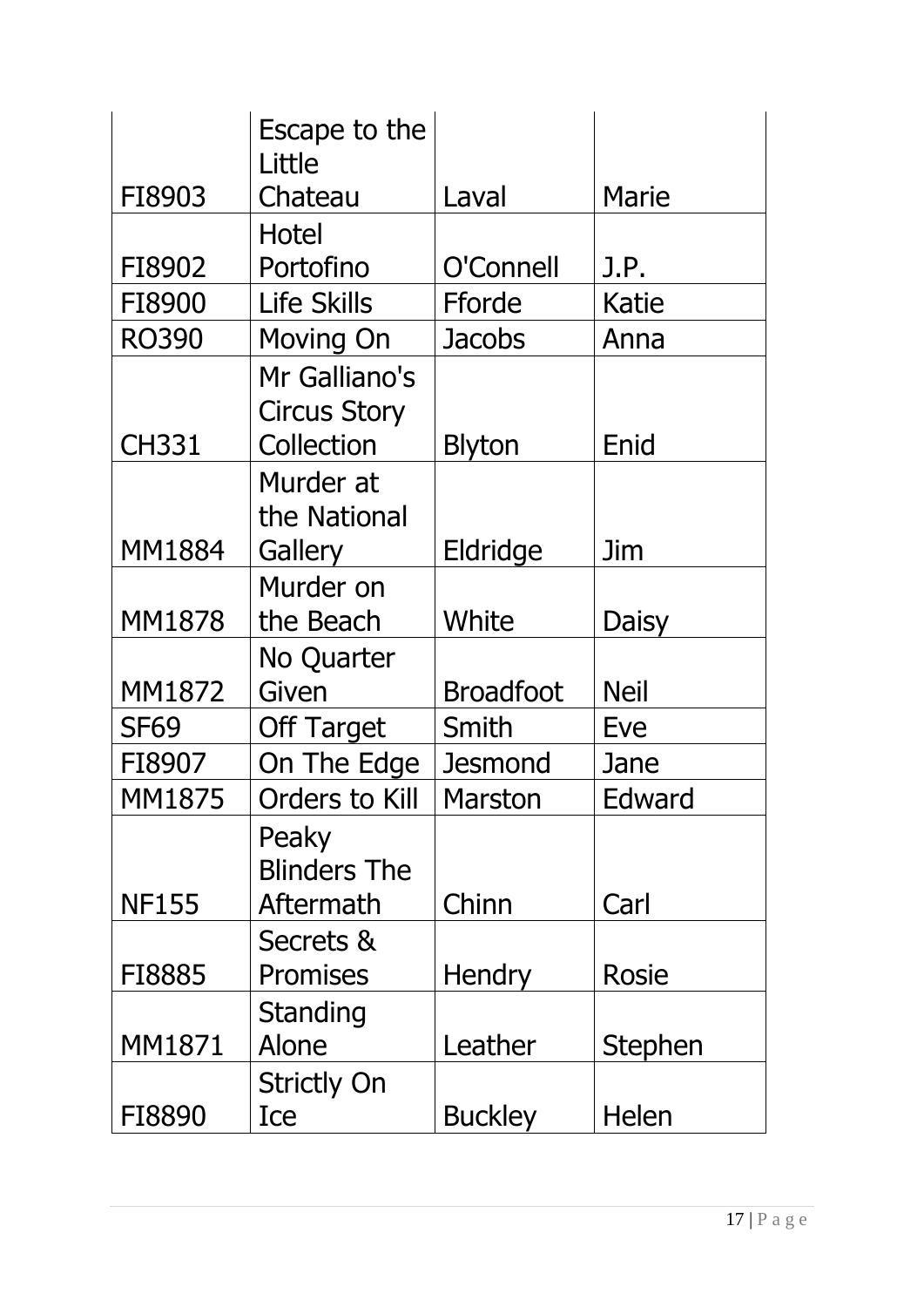|               | Summer of          |                |                |
|---------------|--------------------|----------------|----------------|
| FI8898        | Love               | Fforde         | Katie          |
|               | The Baker's        |                |                |
| FI8891        | Girl               | Hart           | Gracie         |
|               | The Body on        |                |                |
| <b>MM1887</b> | <b>The Train</b>   | <b>Brody</b>   | <b>Frances</b> |
|               | The Brighton       |                |                |
|               | <b>Guest House</b> |                |                |
| FI8672        | Girls              | <b>Eames</b>   | Lesley         |
|               | The Convict's      |                |                |
| FI8908        | Wife               | Ashworth       | Libby          |
|               | The Dark           |                |                |
| <b>MM1876</b> | <b>Hours</b>       | Connelly       | Michael        |
|               | The Enemy          |                |                |
| <b>WS226</b>  | Within             | <b>Marston</b> | Edward         |
|               | The Fire           |                |                |
| FI8893        | Portrait           | Mutch          | <b>Barbara</b> |
|               | The Little         |                |                |
|               | Shop of            |                |                |
|               | Hidden             |                |                |
| FI8905        | <b>Treasures</b>   | Hepburn        | <b>Holly</b>   |
|               | The Lost           |                |                |
| MM1879        | Girls              | Young          | Heather        |
|               | The Lost           |                |                |
| FI8909        | Sister             | <b>Francis</b> | Lynne          |
|               | The Man on         |                |                |
| <b>MM1882</b> | The Street         | Wood           | <b>Trevor</b>  |
|               | The Man            |                |                |
|               | Who Didn't         |                |                |
| <b>MM1883</b> | Fly                | <b>Bennet</b>  | Margot         |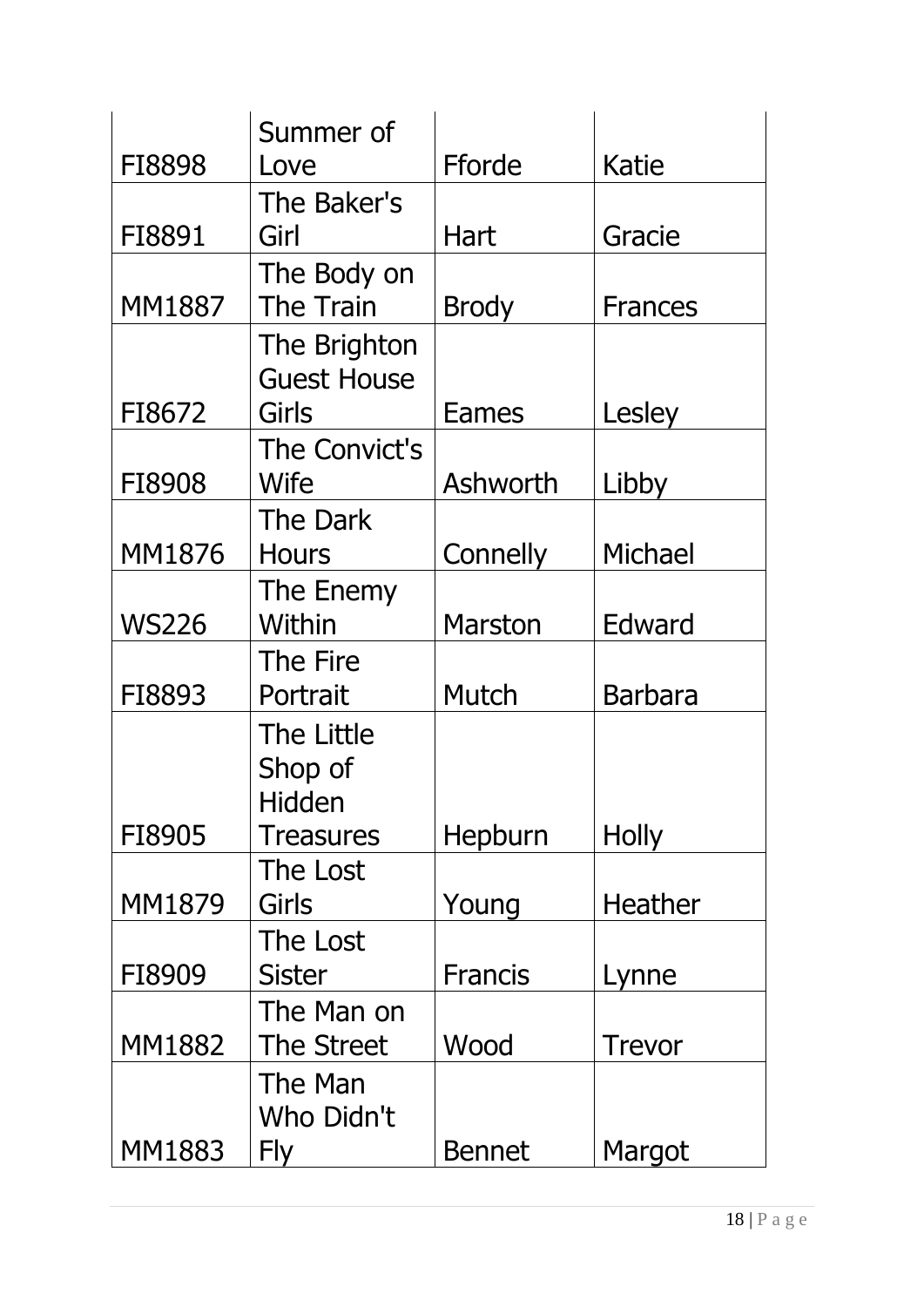|               | The                |                |                 |
|---------------|--------------------|----------------|-----------------|
| MM1877        | <b>Murderess</b>   | <b>Wells</b>   | <b>Jennifer</b> |
|               | The Officer        |                |                 |
| FI8910        | Girl in Blue       | Miller         | Fenella J       |
|               | <b>The Perfect</b> |                |                 |
| FI8899        | Match              | Fforde         | Katie           |
|               | The Queen          |                |                 |
| FI8889        | of Thieves         | Marsh          | <b>Beezy</b>    |
|               | The Rose           |                |                 |
| FI8906        | Queen              | Flynn          | Katie           |
|               | <b>The Russian</b> |                |                 |
| FI8895        | Doll               | Palmer         | <b>Marina</b>   |
|               | <b>The Secret</b>  |                |                 |
|               | Life Of Albert     |                |                 |
| FI8888        | Entwistle          | Cain           | <b>Matt</b>     |
|               | The Spanish        |                |                 |
| FI8904        | Girl               | <b>Hayes</b>   | <b>Jules</b>    |
|               | The Voice of       |                |                 |
| <b>MM1886</b> | the Night          | Koontz         | Dean            |
| FI8886        | The Wish           | <b>Sparks</b>  | Nicholas        |
|               | The World of       |                |                 |
| FI1781        | <b>Tim Frazer</b>  | Durbridge      | <b>Francis</b>  |
|               | The Year of        |                |                 |
|               | Lost and           | Hayes-         |                 |
| FI8894        | Found              | <b>McCoy</b>   | <b>Felicity</b> |
|               | <b>Today We</b>    |                |                 |
| <b>BM404</b>  | Die A Little       | <b>Askwith</b> | Richard         |
|               | Tragedy on         |                |                 |
|               | the Branch         |                |                 |
| MM1799        | Line               | <b>Marston</b> | Edward          |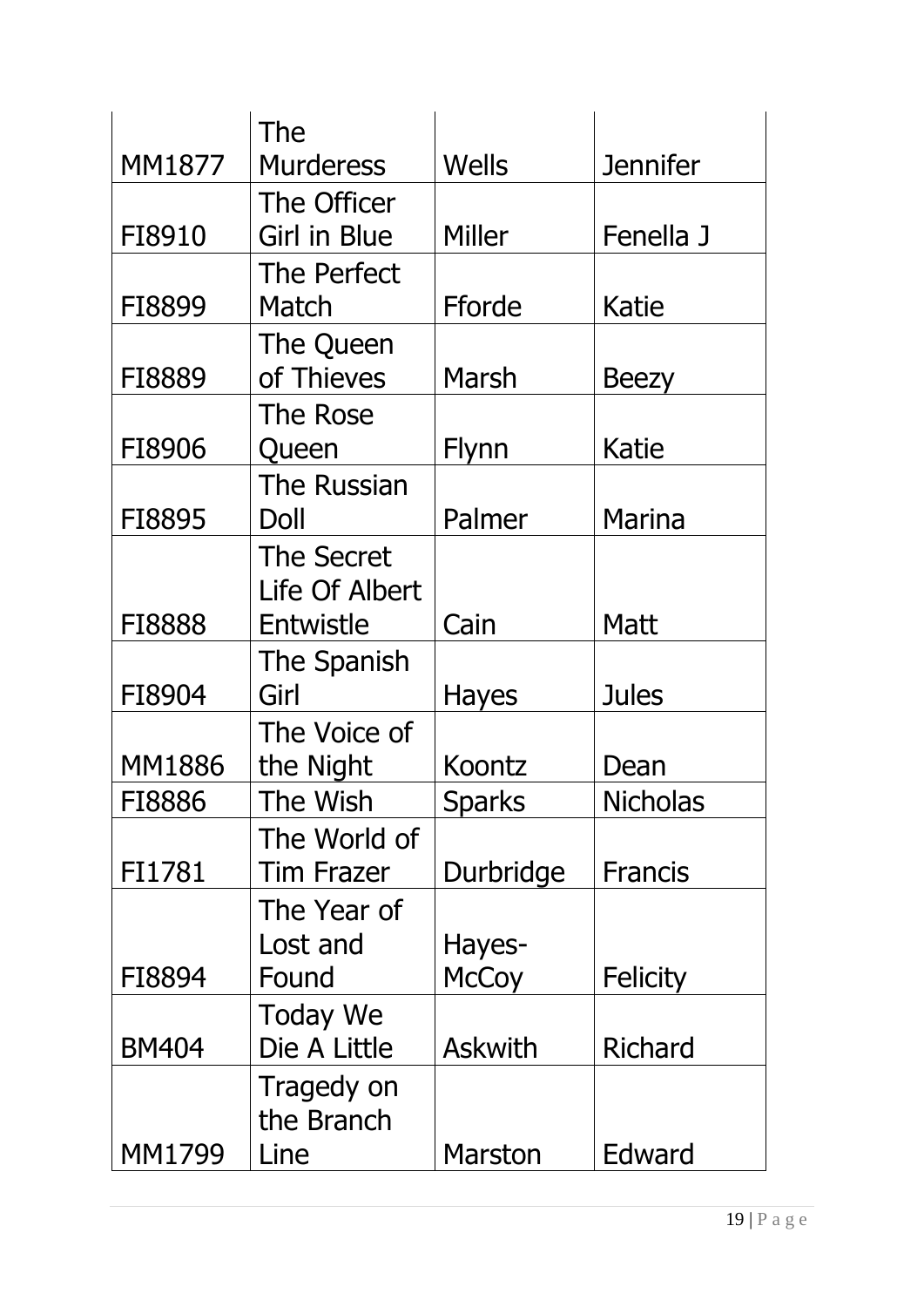|               | <b>Twenty One</b> |              |        |
|---------------|-------------------|--------------|--------|
| <b>MM1870</b> | Days              | Perry        | Anne   |
| <b>MM1881</b> | Twilight          | <b>James</b> | Peter  |
|               | <b>Two Storm</b>  |              |        |
| <b>WS243</b>  | Wood              | Gray         | Philip |
|               | We'll Meet        |              |        |
| FI8897        | Again             | Du Beke      | Anton  |

#### **Recipe**

Healthy pasta primavera

Prep:10 mins Cook:20 mins Serves 4

A healthy spaghetti dish full of broad beans, leeks and asparagus tips. Make the most of spring greens with this vibrant, filling pasta recipe

**Ingredients** 75g young broad beans (use frozen if you can't get fresh) 2 x 100g pack asparagus tips 170g peas (use frozen if you can't get fresh) 350g spaghetti or tagliatelle 175g pack baby leeks , trimmed and sliced 1 tbsp olive oil , plus extra to serve 1 tbsp butter 200ml tub fromage frais or creme fraiche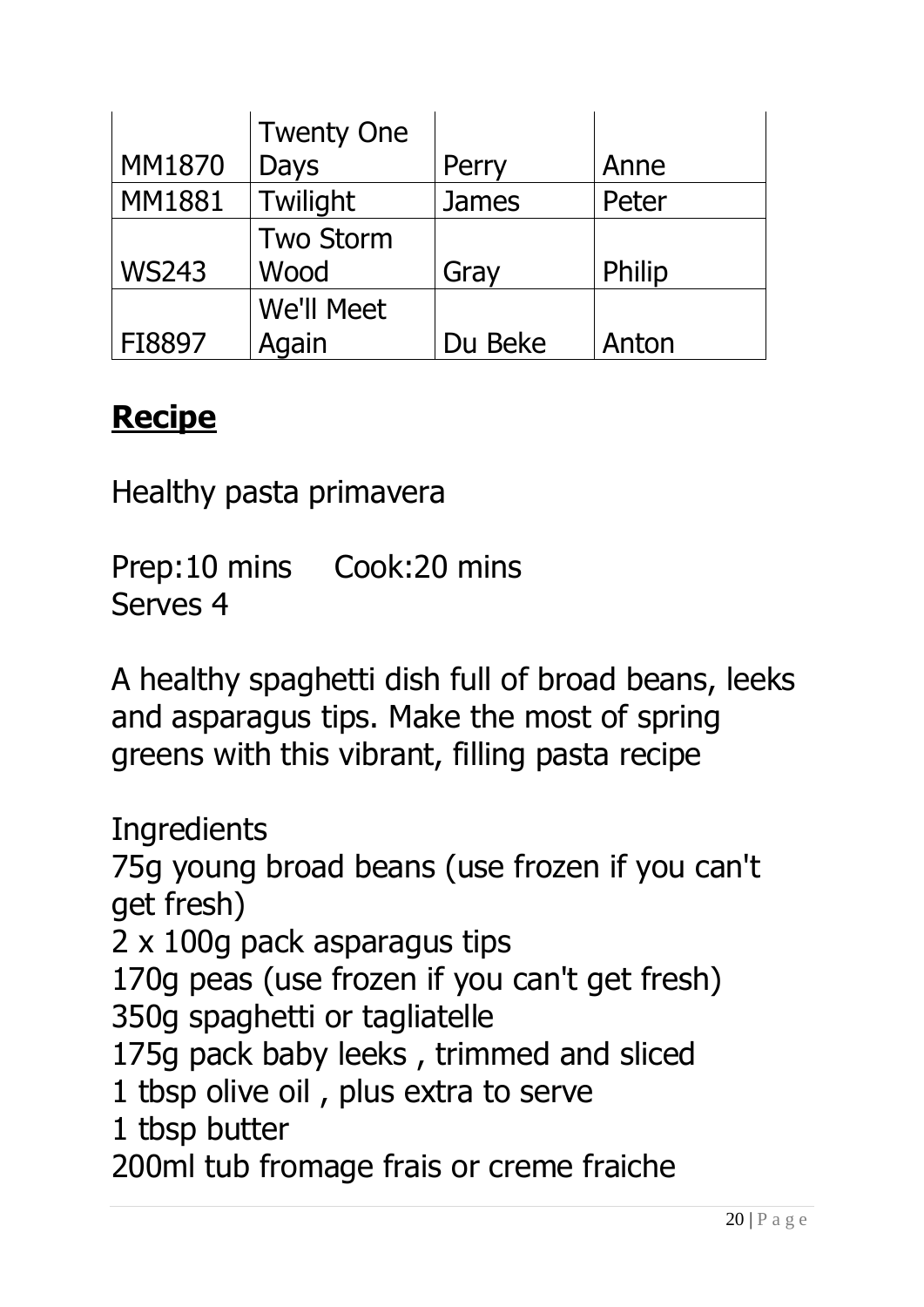handful fresh chopped herbs (we used mint, parsley and chives) parmesan (or vegetarian alternative), shaved, to serve

# **Method**

# **STEP 1**

Bring a pan of salted water to the boil and put a steamer (or colander) over the water. Steam the beans, asparagus and peas until just tender, then set aside. Boil the pasta following pack instructions.

# **STEP 2**

Meanwhile, fry the leeks gently in the oil and butter for 5 mins or until soft. Add the fromage frais to the leeks and very gently warm through, stirring constantly to ensure it doesn't split. Add the herbs and steamed vegetables with a splash of pasta water to loosen.

# **STEP 3**

Drain the pasta and stir into the sauce. Adjust the seasoning, then serve scattered with the cheese and drizzled with a little extra olive oil.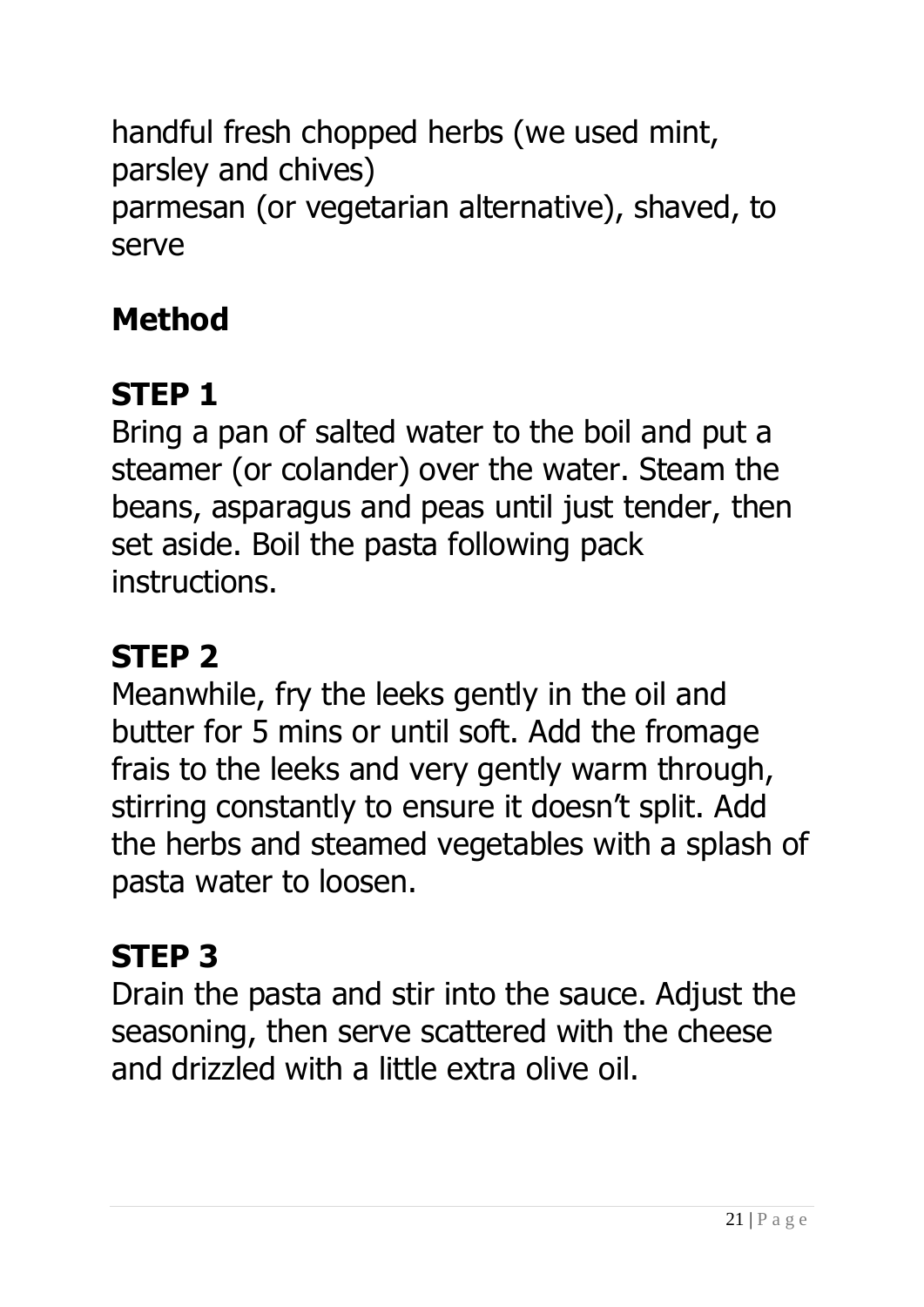# **A thought for the day – by gift republic–**

Stay close to anything that makes you glad to be alive

### **Donations**

Thanks to everyone who gives us donations because as you are all aware the society is entirely reliant upon fundraising, donations and legacies.

### **Sickness**

- If you have Coronavirus symptoms, stay at home, call the COVID-111 line and ask about testing. NHS Wales have issued the following Covid 19 descriptions to help people identify the key *Covid 19* symptoms;
- 1.a high temperature this means you feel hot to touch on your chest or back (you do not need to measure your temperature)
- 2.a new, continuous cough this means coughing a lot for more than an hour, or 3 or more coughing episodes in 24 hours (if you usually have a cough, it may be worse than usual)